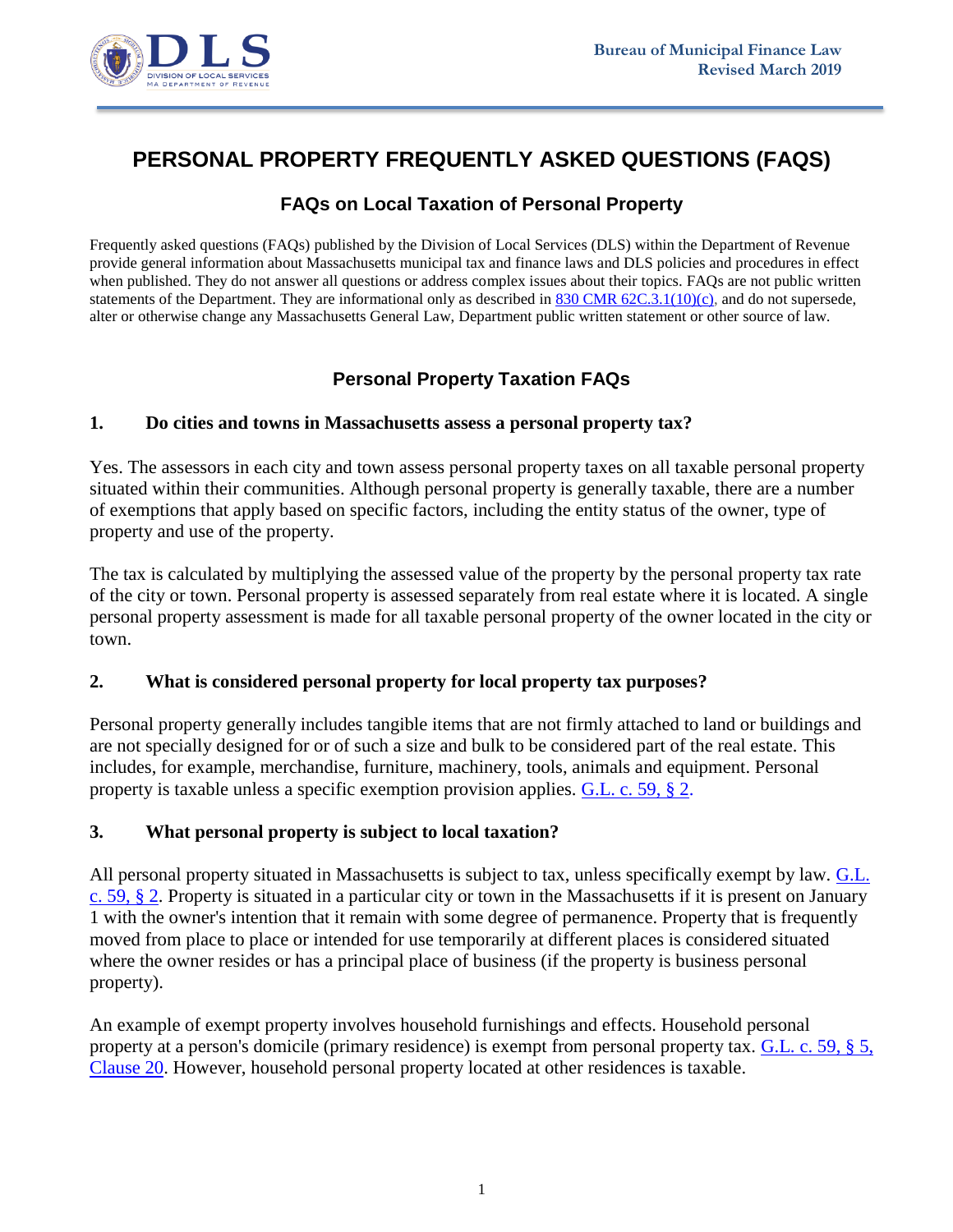### **4. Which municipality assesses the tax?**

The city or town in which the property is situated on January 1 assesses the personal property tax. If the property has established no particular situs, the tax is assessed by the city or town in which the owner resides (or has a principal place of business for business personal property). [G.L. c. 59, § 18.](http://www.malegislature.gov/Laws/GeneralLaws/PartI/TitleIX/Chapter59/Section18)

## **5. To whom is the tax assessed?**

The owner of the property on the January 1 before the fiscal year begins is generally the person or entity assessed the tax. [G.L. c. 59, § 18.](http://www.malegislature.gov/Laws/GeneralLaws/PartI/TitleIX/Chapter59/Section18) An exception exists for machinery or tangible personal property leased for profit. In that case, the tax may be assessed to the person in possession instead. Personal property of a deceased owner whose death is of record is assessed to the decedent's heirs and devisees and after appointment, to the personal representative of the estate. Jointly owned property may be assessed to one or more of the owners. Partnership property is assessed to the partnership, not any of the partners. Personal property of a limited liability company (LLC) is assessed to the LLC.

# **Personal Property Tax Exemption FAQs**

# **6. What property is exempt from personal property tax**?

Several exemptions from personal property tax may apply depending on a number of factors, including the legal form of the owner, *i.e*., the entity that owns the property, the type of property, and in some cases the use of the property. Most of the exemptions are set forth in several clauses of [G.L. c. 59, § 5.](https://malegislature.gov/Laws/GeneralLaws/PartI/TitleIX/Chapter59/Section5) *See, e.g.,* Clause Sixteen. Other exemptions may be found in other statutes and special acts. In some cases the exemptions from personal property tax are offset by another form of exaction, *e.g.* an excise or fee. For example, an exemption for non-commercial airplanes paying a state regulatory fee appears in [G.L. c. 90, § 49\(b\).](https://malegislature.gov/Laws/GeneralLaws/PartI/TitleXIV/Chapter90/Section49) A good explanation of what personal property is taxable based on the form of ownership (individual, partnership, unincorporated entity or corporation) may be found in Part 3 of the personal property return, known as the Form of List or [State Tax Form 2.](https://www.mass.gov/doc/form-2/download)

# **7. Is personal property in the nature of construction works in progress ("CWIP") or not in service taxable?**

Yes if the owner is otherwise taxable for that type of property. For example, corporations are taxable on their networks of poles, underground conduits, wires and pipes and machinery used in the conduct of business. Underground conduits, wires and pipes, as well as the poles with wires attached are taxable if laid or erected and connected to or capable of connection to be part of "one great integral machine." *[Boston Gas Co. v. Assessors of Boston](http://masscases.com/cases/sjc/458/458mass715.html)*, 334 Mass, 549, 565 (1956).*See also* [M.G.L. c. 59, §](https://malegislature.gov/Laws/GeneralLaws/PartI/TitleIX/Chapter59/Section18)  [18, Clause Fifth.](https://malegislature.gov/Laws/GeneralLaws/PartI/TitleIX/Chapter59/Section18) Moreover, the machinery is likewise subject to tax if connected or capable of being hooked up to the system. There is no requirement that such property be "in service" in order to be taxable. *See [Verizon New England, Inc. v. Assessors of Boston](http://masscases.com/cases/app/81/81massappct444.html)*, 81 Mass. App. Ct. 444, 455 (2012). .*Accord Hamilton Manufacturing Co. v. Lowell*, 274 Mass. 477,485-86 (1931) (machinery not in service nevertheless taxable where it was still "well adapted ...for the purpose for which it was designed.")

## **8. What personal property tax exemptions apply generally to all taxpayers, regardless of the form of entity of the owner?**

Most exemptions that apply generally are those that are offset by other taxes, excises or fees. These exemptions include motor vehicles and trailers subject to or exempt from a motor vehicle excise; boats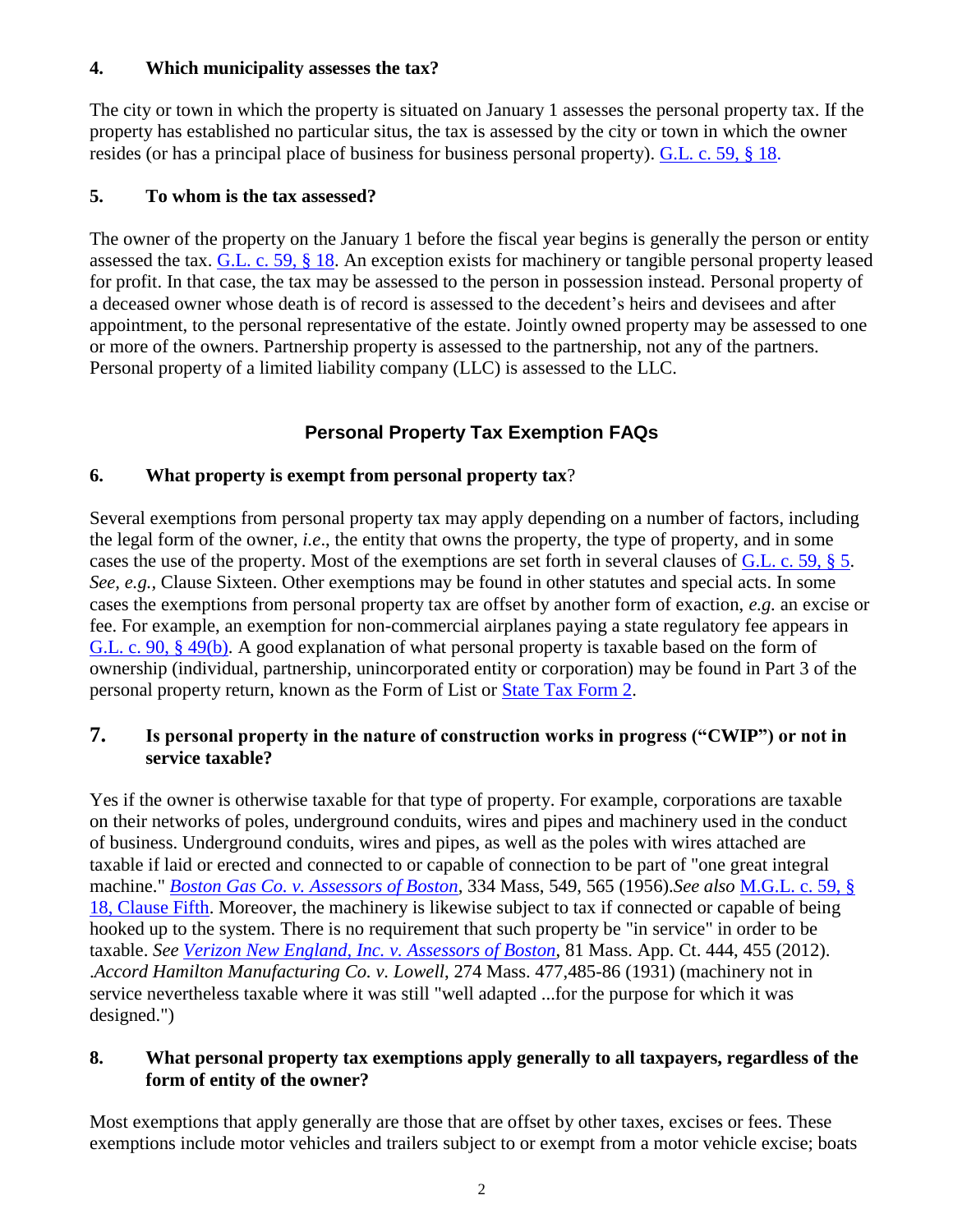subject to or exempt from a boat excise; ships and vessels assessed a ship excise; farm animals, machinery and equipment subject to a farm animal excise; non-commercial airplanes for which a registration fee is paid; and manufactured homes in licensed parks for which a fee is charged. Exemptions may also apply to the owner of certain pollution control devices certified by the state as effective in eliminating or reducing pollution; or for solar or wind powered systems. *See* [G.L. c. 59, § 5,](https://malegislature.gov/Laws/GeneralLaws/PartI/TitleIX/Chapter59/Section5)  [Clauses 36, 44 and 45;](https://malegislature.gov/Laws/GeneralLaws/PartI/TitleIX/Chapter59/Section5) [G.L. c. 59, §](https://malegislature.gov/Laws/GeneralLaws/PartI/TitleIX/Chapter59/Section8) 8, and [§ 8A;](https://malegislature.gov/Laws/GeneralLaws/PartI/TitleIX/Chapter59/Section8A) [G.L. c. 60A](https://malegislature.gov/Laws/GeneralLaws/PartI/TitleIX/Chapter60A) and [G.L. c. 60B.](https://malegislature.gov/Laws/GeneralLaws/PartI/TitleIX/Chapter60B)

Goods in transit temporarily located at a licensed public storage warehouse are generally exempt, provided the owner has no domicile or place of business in Massachusetts. *See* [G.L. c. 59, § 2.](https://malegislature.gov/Laws/GeneralLaws/PartI/TitleIX/Chapter59/Section2)

In addition, by local option, cities and towns may exempt personal property from tax if the value of the personal property account does not exceed a minimum threshold established by the municipality. The established threshold cannot exceed \$10,000 in value. *See* [G.L. c. 59, § 5, Clause 54.](https://malegislature.gov/Laws/GeneralLaws/PartI/TitleIX/Chapter59/Section5)

# **Individual Exemption FAQs**

### **9. What exemptions apply to the personal property owned by an individual?**

The primary exemption for individuals is for household furnishings and effects at the person's domicile. [G.L. c. 59, § 5, Clause 20.](https://malegislature.gov/Laws/GeneralLaws/PartI/TitleIX/Chapter59/Section5)This includes the personal property kept in or about the house or garage. The domicile of a person is the place he or she calls home and intends to return to when away. Domicile is the place where the individual has his or her principal and legal home, is the place where family, social, civic and economic life is centered and where the applicant plans to return whenever he or she is away. Indicators of domicile include where the applicant votes, registers a car, spends most of his or her time, replies to the census, files tax returns from and has ties to the community, such as where the applicant's spouse and children live and where memberships in churches, clubs and social organizations, and where bank accounts, are maintained.

Individuals are also exempt on farming utensils and tools of trade of a mechanic. [G.L. c. 59, § 5, Clause](https://malegislature.gov/Laws/GeneralLaws/PartI/TitleIX/Chapter59/Section5)  [20.](https://malegislature.gov/Laws/GeneralLaws/PartI/TitleIX/Chapter59/Section5) Farming utensils include hand tools and simple mechanical devices but not equipment such as tractors, combines, balers and the like, which are considered machinery. Tools of trade of a mechanic are hand tools, including hand-held electrical devices used in the vocation of the owner, but not lathes, table saws, routers and other machinery generally bolted to or resting on the floor for support. A mechanic is a tradesman, such as a plumber, electrician, carpenter or auto mechanic and does not include a professional, such as an accountant, lawyer, dentist or doctor.

## **Unincorporated Entity Exemption FAQs**

#### **10. What exemptions apply to the personal property owned by a partnership or other unincorporated entity?**

Partnerships, limited liability companies (LLCs), associations, trusts and other unincorporated entities that are NOT treated as corporations for federal income tax purposes are not entitled to any specific exemptions. They are subject to tax on all personal property they own except personalty subject to an alternative tax or assessment, such as motor vehicles subject to excise. This includes LLCs and other unincorporated entities treated as disregarded entities for federal income tax purposes. Partnerships include limited partnerships and limited liability partnerships. See [G.L, c. 59, § 18, Sixth.](https://malegislature.gov/Laws/GeneralLaws/PartI/TitleIX/Chapter59/Section18) However, a partnership, LLC, association, trust or other unincorporated entity treated as a corporation for federal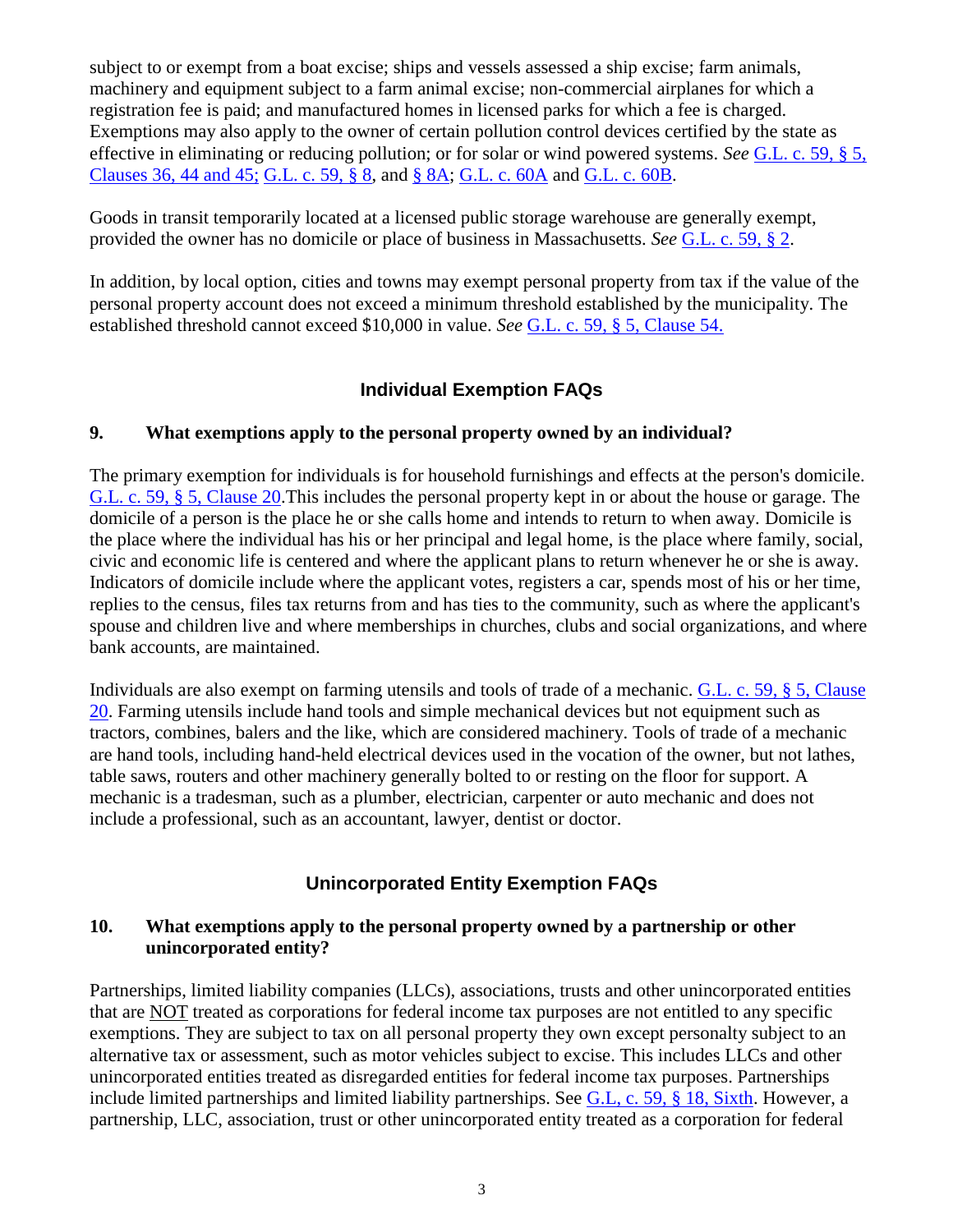income tax purposes is treated as a corporation for local tax purposes. See [G.L. c. 59, § 5, Clause 16;](https://malegislature.gov/Laws/GeneralLaws/PartI/TitleIX/Chapter59/Section5) G.L. c. 63, <u>§§ 1, 30</u>, and <u>42B</u>.

### **11. What exemptions apply to limited liability companies, partnerships, trusts and other unincorporated legal entities that are treated as corporations for federal income tax purposes?**

Limited liability companies (LLCs), partnerships, associations, trusts and other unincorporated entities treated as corporations for federal income tax purposes are treated as corporations for personal property tax purposes. The exemptions that apply depend on whether the entity conducts a business that may be conducted by a business corporation, manufacturing or research and development corporation, telephone corporation, incorporated financial institution or insurance corporation. In addition, to receive the exemptions for a manufacturing or research and development corporation, the entities must apply for and be classified as manufacturing or research and development corporations, as the case may be. *See* [G.L. c. 59, § 5, Clause 16;](https://malegislature.gov/Laws/GeneralLaws/PartI/TitleIX/Chapter59/Section5) [G.L. c. 63, §§ 1,](https://malegislature.gov/Laws/GeneralLaws/PartI/TitleIX/Chapter63/Section1) [30,](https://malegislature.gov/Laws/GeneralLaws/PartI/TitleIX/Chapter63/Section30) and [42B.](https://malegislature.gov/Laws/GeneralLaws/PartI/TitleIX/Chapter63/Section42B)

# **Corporate Entity Exemption FAQs**

## **12. What exemptions apply to the personal property owned by a corporation?**

Corporations are taxable on their networks of poles, underground conduits, wires and pipes as personal property. Corporations are specifically exempt from local taxation for all other personal property except machinery. G.L. c. 59,  $\S$  5, Clause 16. However, the type of machinery that is taxable depends on whether the corporation is a (1) business, (2) telephone, insurance or financial institution corporation, or (3) classified manufacturing corporation. Unincorporated entities treated as corporations for federal income tax purposes are subject to and exempt from local taxation as if they are actual corporations.

Out of state corporations not registered with the Massachusetts Secretary of State are not entitled to these property tax exemptions until they register, if so required. [G.L. c. 59, § 5, Clause 16\(4\).](https://malegislature.gov/Laws/GeneralLaws/PartI/TitleIX/Chapter59/Section5) In addition, out of state insurance corporations are entitled to the insurance corporation exemptions only if the state of incorporation or principal place of business extends similar exemptions to Massachusetts insurance corporations. [G.L. c. 59, § 5, Clause 16\(1\).](https://malegislature.gov/Laws/GeneralLaws/PartI/TitleIX/Chapter59/Section5)

### **13. What machinery owned by a business corporation is exempt?**

Business corporations are taxable on machinery used in the conduct of business in addition to their poles, underground conduits, wires and pipes. However, machinery used in the conduct of business does not include machinery that is the corporation's stock in trade (inventory for sale or lease), or machinery that is directly used in laundering and dry cleaning, refrigeration of goods and air-conditioning of premises, or a selling, purchasing, accounting or administrative function. [G.L. c. 59, § 5, Clause 16\(2\).](https://malegislature.gov/Laws/GeneralLaws/PartI/TitleIX/Chapter59/Section5) Business corporations include utility corporations, except telephone corporations.

### **14. What machinery owned by a telephone, insurance or financial institution corporation is exempt?**

Telephone, insurance and financial institution corporations comprise the second category. They are taxable on machinery used in manufacture or supplying and distributing water in addition to their poles, underground conduits, wires and pipe. G.L. c. 59,  $\S$  5, Clause 16(1). This includes electric generating machinery. These corporations are exempt from personal property taxation for all other machinery. Financial institutions and insurance companies are listed in separate databases in the Corporations Book.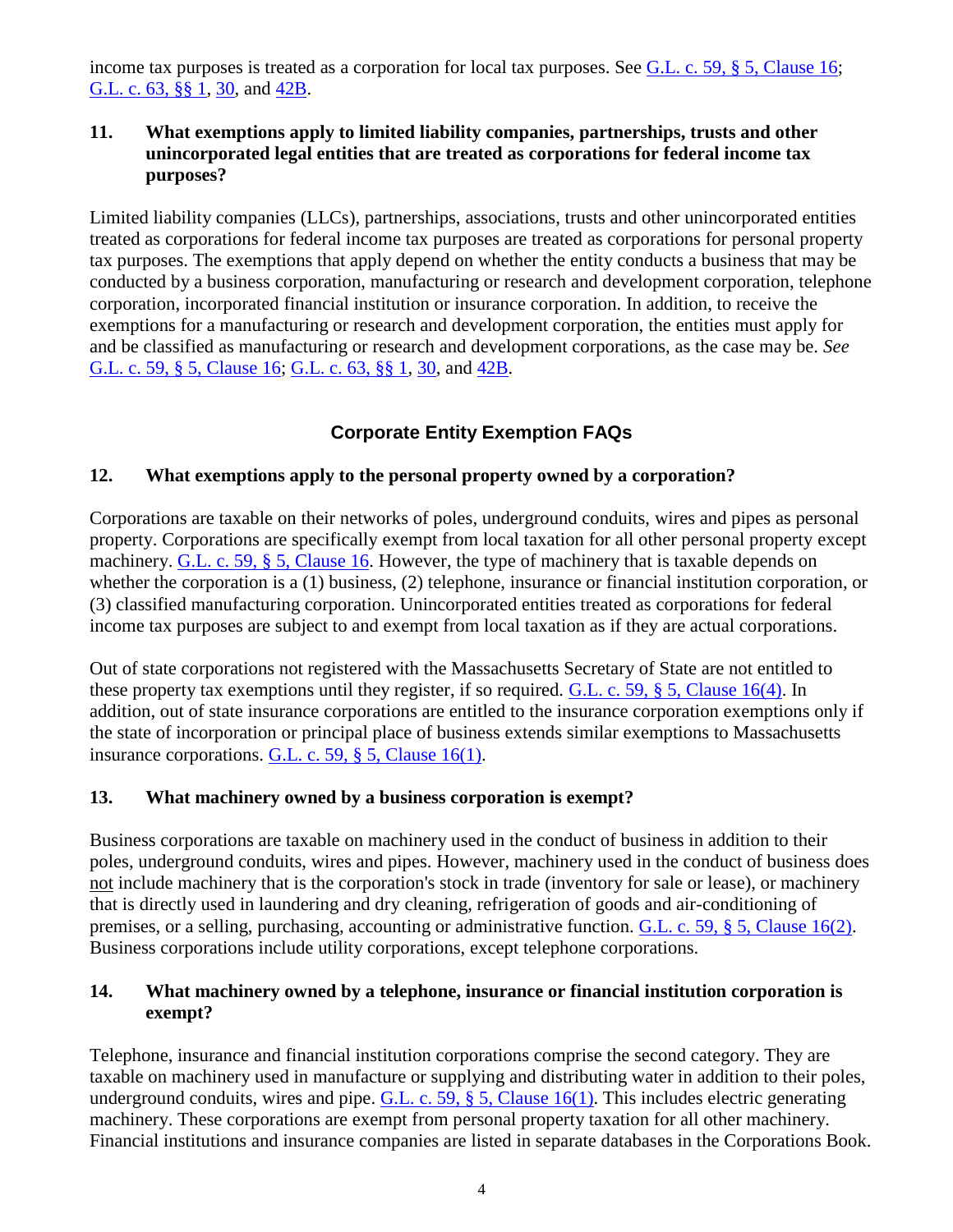## **15. What machinery owned by a manufacturing corporation is exempt?**

Corporations classified as manufacturing are entitled to the broadest exemptions and are not taxable on any machinery. Their only taxable personal property consists of their networks of poles, underground conduits, wires and pipes. [G.L. c. 59, § 5, Clause 16\(3\).](https://malegislature.gov/Laws/GeneralLaws/PartI/TitleIX/Chapter59/Section5)

To receive this exemption, however, the corporation must apply to the Department of Revenue and be classified as a manufacturing corporation. Those corporations classified by the Department appear as a designated manufacturing ("M") corporation on the Department's annual list of corporations (["Corporations Book"](https://www.mass.gov/service-details/the-corporations-book)) published on the Department's website. The owner or board of assessors may appeal the Department's approval, denial or revocation of manufacturing status. [G.L. c. 58, § 2.](https://malegislature.gov/Laws/GeneralLaws/PartI/TitleIX/Chapter58/Section2)

Note that a local acceptance option provides for an exemption for research and development (R&D) corporations classified by the Department in communities that accept the option. See [G.L. c. 59, § 5,](https://malegislature.gov/Laws/GeneralLaws/PartI/TitleIX/Chapter59/Section5)  [Clause 16\(3\).](https://malegislature.gov/Laws/GeneralLaws/PartI/TitleIX/Chapter59/Section5) A classified R&D corporation is entitled to the same exemptions as a classified manufacturing corporation, but only in the communities that have accepted the local option.

# **Business Corporation FAQs**

## **16. What is a business corporation?**

Business corporations comprise the broadest category of corporations and include most retail and wholesale businesses. Manufacturing corporations and telephone, insurance companies or financial institutions that are corporations are treated separately from business corporations for local tax exemption purposes.

A business corporation must be more than a paper entity. It must be involved in an activity that occupies the time, attention and labor of workers for the purpose of livelihood, profit or gain. A nominal corporation is not entitled to the business corporation personal property exemptions if it employs no personnel of its own and is not in business to make a profit. See *[Brown, Rudnick, Freed & Gesmer v.](http://masscases.com/cases/sjc/389/389mass298.html)  [Board of Assessors of Boston](http://masscases.com/cases/sjc/389/389mass298.html)*, 389 Mass. 298 (1983) **(**A corporation created by a partnership for the purpose of selling its assets to the corporation for lease-back to the partnership and that does not conduct a business separate from the partnership is not a business corporation for local tax purposes.)

A partnership, trust, association, limited liability company (LLC) or other non-corporate entity may be treated as a corporation for federal income tax purposes, either by federal default rules or by election of the entity. Any entity treated as a corporation for federal income tax purposes that carries on the same business as a business corporation is treated as a business corporation for personal property tax exemption purposes.

### **17. What is machinery for personal property tax purposes in Massachusetts?**

Machinery is, generally speaking, a mechanical device with independent moving parts or electronic components designed to perform a specific function or functions. Examples of these devices described in court cases include electric generators, pumps, rotisserie toasters, air-conditioners, typewriters, refrigerators, calculators, movie projectors, electronic data drums and cable television converter boxes. Machinery does not include furniture, shelving, or simple tools or equipment, such as hand-held saws, hammers, bubble levelers, and other non-motorized hand tools; and simple heating devices, even if electrical. However, machinery does include electrical tools with moving parts and other devices with electronic or programmable components.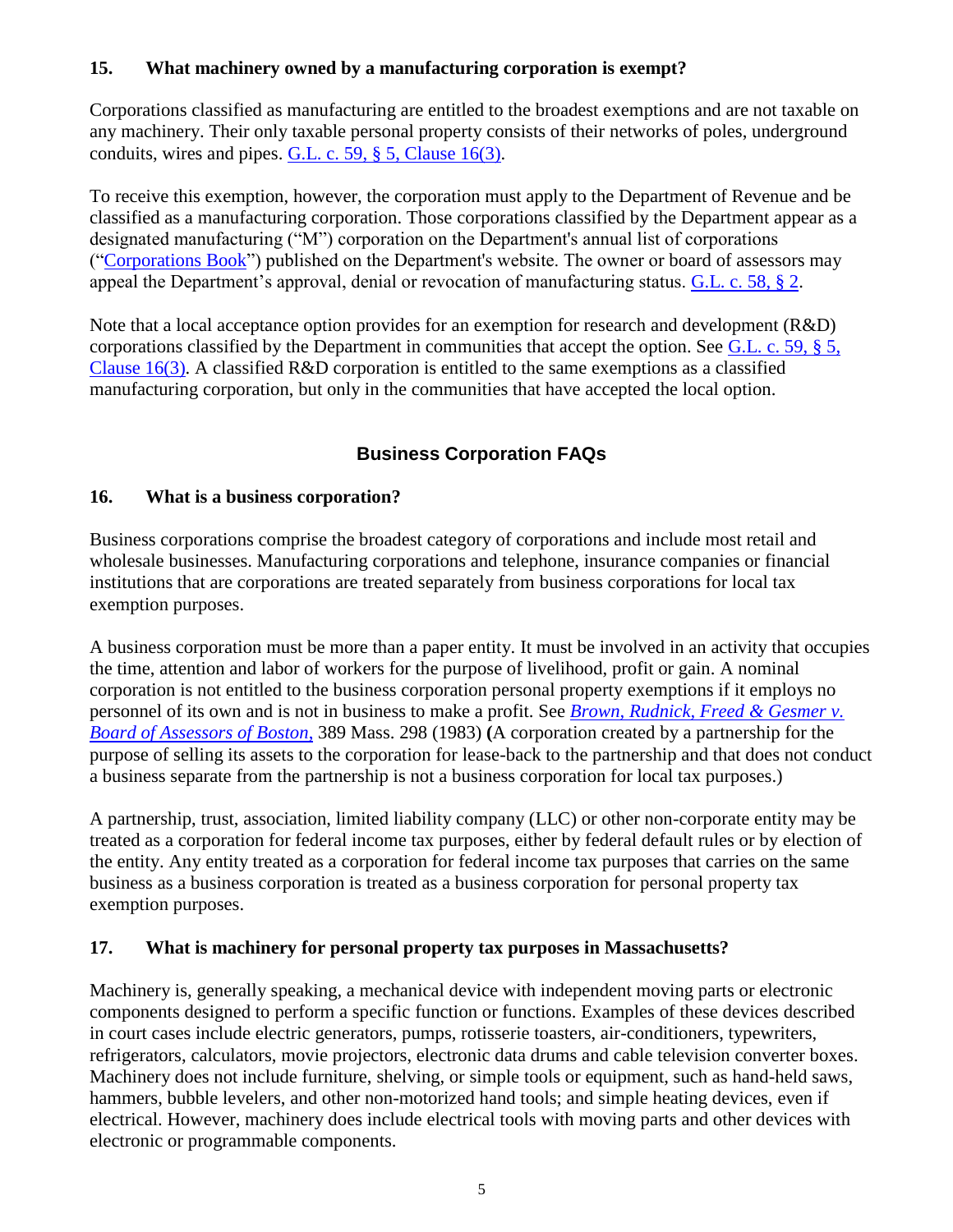## **18. What is machinery used in the conduct of business?**

Business corporations are taxable on machinery used in the conduct of business, with some exceptions. [G.L. c. 59, § 5, Clause 16\(2\).](https://malegislature.gov/Laws/GeneralLaws/PartI/TitleIX/Chapter59/Section5) Taxable machinery used in the conduct of business includes machinery directly used by or capable of use by the corporation to carry out its business and profit-making operation. Specifically excluded, however, are stock in trade (inventory); and any machinery directly used in 1) laundering and dry cleaning; 2) refrigeration of goods and air-conditioning of premises; or 3) in any selling, purchasing, and accounting or administrative function for its own in-house purposes.

Stock in trade includes machinery that is sold or leased by a business corporation in the regular course of its business. Finance leases or installment sales are excluded from the stock in trade exemption, since the title to property is legally transferred to the lessee. Also excluded from the exemption are goods consigned to a business corporation, since ownership is retained by the consignor. In the latter case, the property is taxable to the owner unless another exemption applies.

Machinery that a business corporation truly leases to others is exempt as stock in trade if the corporation is principally engaged in leasing. Machinery used to sell goods is exempt, such as soda and candy vending machines. However, machinery used to provide entertainment or a service that the corporation is in business to provide, such as video game machines, pinball machines and juke boxes, is taxable.

Non-taxable accounting and administrative machinery serves in-house record keeping functions. This category includes copiers, typewriters, computers and FAX machines that are used for the corporation's internal functions. It also includes cash registers, *[Assessors of Haverhill v. J.J. Newberry Co.](http://masscases.com/cases/sjc/330/330mass469.html)***,** 330 Mass. 469 (1953), and credit card machines since they are used in a purchasing or selling function. If machinery is used to provide a service to customers for a fee, however, it is taxable. For example, gasoline pumps at filling stations and computers used by tax preparers to produce tax returns for clients would be taxable.

## **Manufacturing and Research and Development Corporation FAQs**

### **19. What is manufacturing?**

Manufacturing is not defined in the general laws. However, cases have described manufacturing as a process that transforms raw or finished materials by hand or machinery, and through human skill and knowledge, into something with a new nature and name and adapted to a new use. For example, baking, publishing, cutting lumber from trees and the making of dairy products and other packaged and treated foods are considered manufacturing. Building construction, gravel making, the breeding of animals, and transmission of information are not considered manufacturing.

Many cases have been decided delineating the scope of manufacturing activity. Some of these cases have held that even processes commenced only at the very beginning or very end of a manufacturing process are considered manufacturing. For example, collecting, sorting, bundling and compacting of scrap metal for sale to other companies for manufacturing a finished product is considered a manufacturing process. However, the mere crushing of cars for resale to a scrap metal company is not considered manufacturing. In another case, mixing of pigment and base paint at a retail store location was considered manufacturing. In order to be a manufacturer, the manufacturing must occur in Massachusetts and be a substantial part of its business. *See* [G.L. c. 63, § 42B;](https://malegislature.gov/Laws/GeneralLaws/PartI/TitleIX/Chapter63/Section42b) See also [830 CMR](http://www.mass.gov/dor/businesses/help-and-resources/legal-library/regulations/58-00-59-00-local-taxes-local-assessment/830-cmr-5821-manufacturing-corporations.html)  [58.2.1\(6\)](http://www.mass.gov/dor/businesses/help-and-resources/legal-library/regulations/58-00-59-00-local-taxes-local-assessment/830-cmr-5821-manufacturing-corporations.html) for DOR's regulations that explain the qualifying factors for classification as a manufacturing corporation.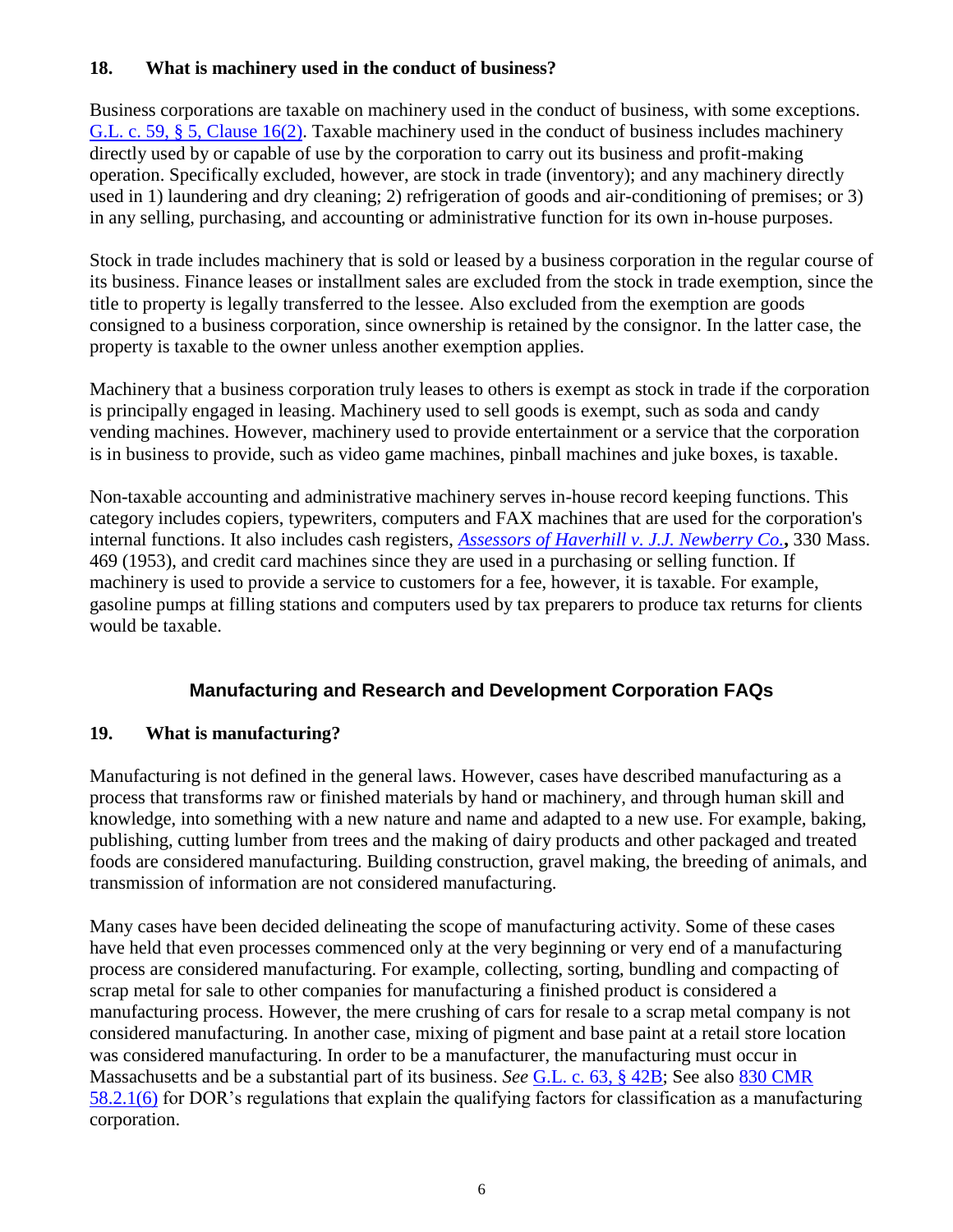### **20. What is research and development?**

Research and development includes experimental or laboratory activity having as its ultimate goal the development of new products, the improvement of existing products, the development of new uses for existing products and the development or improvement of methods for producing products. It does not include testing or inspection for quality control purposes, efficiency surveys, management studies, consumer surveys or other market research, advertising or promotional activities or research in connection with literacy, historical or similar projects. In order to qualify for classification as a research and development corporation, a company must meet certain income and expense minimums. *See* [G.L. c.](https://malegislature.gov/Laws/GeneralLaws/PartI/TitleIX/Chapter63/Section42b)  [63, § 42B\(b\);](https://malegislature.gov/Laws/GeneralLaws/PartI/TitleIX/Chapter63/Section42b) *See also* [830 CMR 64H.6.4](http://www.mass.gov/dor/businesses/help-and-resources/legal-library/regulations/64h-00-sales-and-use-tax/830-cmr-64h64-research-and-development.html) for DOR regulations that explain the qualifying factors for research and development status.

### **21. How does a corporation become classified as a manufacturing or research and development corporation?**

A business corporation that is engaged substantially in manufacturing must apply to the Department of Revenue and be classified as a manufacturer by the Department in order to receive the manufacturing corporation exemptions. In addition, a corporation must be classified as a research and development corporation in order to receive the research and development corporation exemptions in a city or town that has accepted the local option for that exemption.

Application for classification as a manufacturer must be made on or before January 31 in order to be classified as of the prior January 1, the fiscal year assessment date. For example, an application for manufacturing classification filed November 1, 2018 may be approved for the January 1, 2019 assessment date. An application for classification filed January 15, 2019 may be approved for January 1, 2019 as well. However, an application for classification filed February 15, 2019 may be approved as of the January 1, 2020 assessment date. Application is made on Form 355Q. Foreign and domestic corporations may qualify for manufacturing corporation status. Taxpayers and assessors may appeal the denial or approval of the classification. *See* [G.L. c. 58, § 2;](https://malegislature.gov/Laws/GeneralLaws/PartI/TitleIX/Chapter58/Section2) *See also* [830 CMR 58.2.1](http://www.mass.gov/dor/businesses/help-and-resources/legal-library/regulations/58-00-59-00-local-taxes-local-assessment/830-cmr-5821-manufacturing-corporations.html) for DOR's regulations that explain the procedure for classification as a manufacturing corporation.

Application for classification as a research and development corporation must also be made on or before January 31 in order to be classified as of the prior January 1, the fiscal year assessment date. Application is made on Form 355RD.

# **Annual Return FAQs**

### **22. What are the reporting requirements for locally taxable personal property in Massachusetts?**

Generally, an owner of taxable personal property on January 1 must file an annual personal property return, known as the Form of List [\(State Tax Form 2\)](https://www.mass.gov/doc/form-2/download), with the board of assessors of the city or town in which the property is situated on that date. [G.L. c. 59, § 29.](https://malegislature.gov/Laws/GeneralLaws/PartI/TitleIX/Chapter59/Section29) An owner of household furnishings and effects at a residential property in Massachusetts that is not the owner's domicile, such as at a summer or second residence, must file [State Tax Form 2HF](https://www.mass.gov/doc/form-2hf/download) listing those furnishings and effects. Cellular and mobile wireless telecommunications companies must file [State Tax Form 2MT.](https://www.mass.gov/doc/mobile-telecommunications-taxable-personal-property-form-of-list/download)

In the return, the owner must list and describe all taxable personal property situated in the community on the January 1 assessment date. Information that must be provided about the listed property includes the make and year of manufacture, and the purchase price or original cost and year of purchase. The owner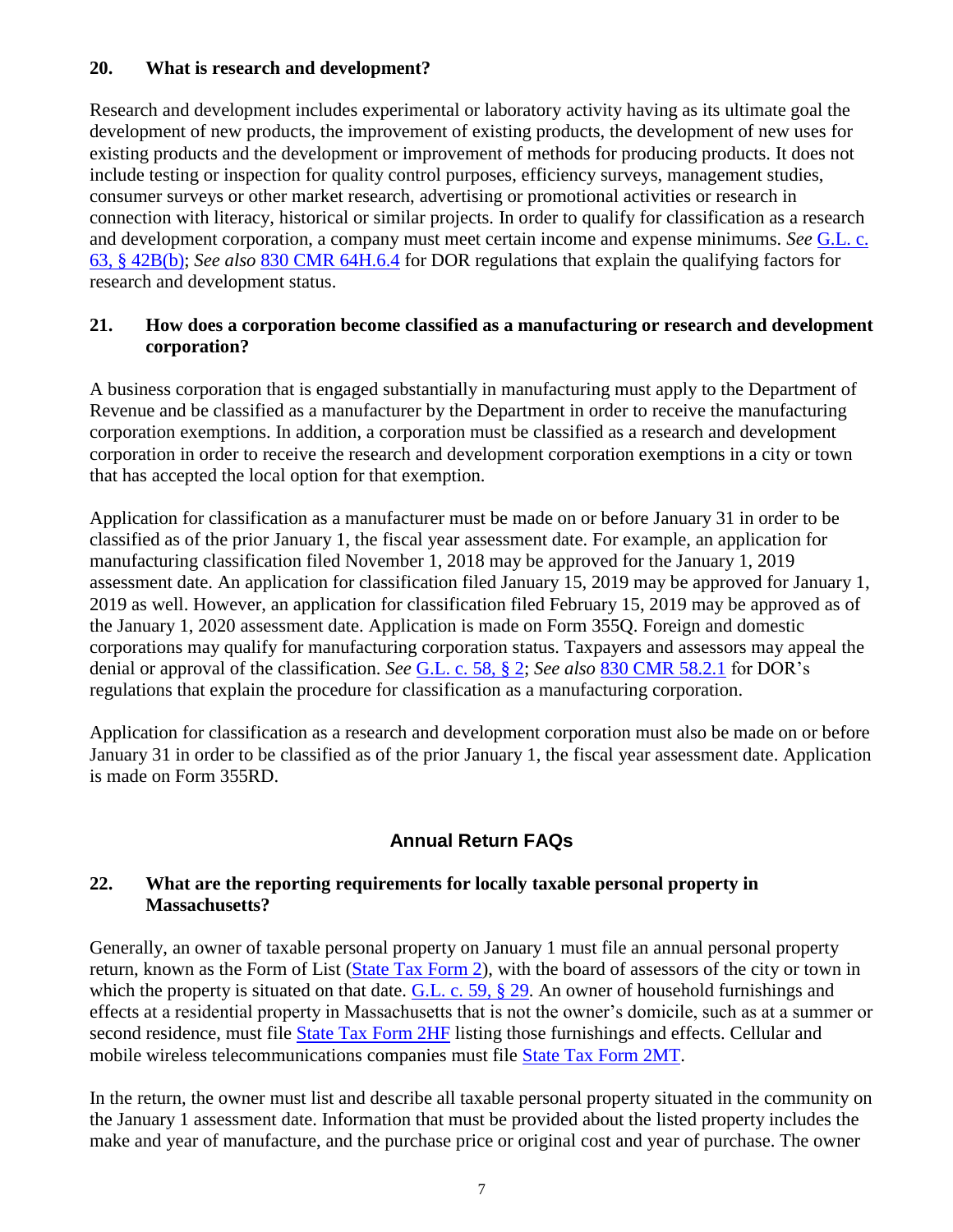does not have to include an estimate of value. If an estimate is provided, it is not binding on the assessors as they determine the fair cash valuation of property for local tax purposes. [G.L. c. 59, § 38.](https://malegislature.gov/Laws/GeneralLaws/PartI/TitleIX/Chapter59/Section38)

The return is signed under oath. The property listing in the return is confidential. It can only be disclosed to the taxpayer, the taxpayer's designated representative, persons who need to see the information to perform duties in the office of the assessors and the Department of Revenue and anyone else specifically authorized by court order. [G.L. c. 59, § 32.](https://malegislature.gov/Laws/GeneralLaws/PartI/TitleIX/Chapter59/Section32)

Some communities have accepted a local option that lets them exempt property of an owner if the total value of the personal property account is less than a minimum amount, which can be no more than \$10,000. [G.L. c. 59, § 5, Clause 54.](https://malegislature.gov/Laws/GeneralLaws/PartI/TitleIX/Chapter59/Section5) In those communities, the owner must still file an annual return so that the board of assessors can determine the value of the property and whether the exemption applies in that year. However, if a person or entity owns no taxable personal property as of January 1, no return is required for the year.

Charitable and veteran organizations claiming exemption of their real and personal property must file a return of that property on [State Tax Form 3ABC.](https://www.mass.gov/doc/form-3abc/download) [G.L. c. 59, § 5, Clauses 3\(b\), 5, 5A, 5B and 5C.](https://malegislature.gov/Laws/GeneralLaws/PartI/TitleIX/Chapter59/Section5)

Property of telephone and pipeline companies subject to central valuation is reported to the Department of Revenue. The Department centrally values pipelines of natural gas and oil companies that are over 25 miles in length, and the machinery, poles, wires, underground conduits, wires and pipes of telephone companies and certifies the values to the boards of assessors and companies. [G.L. c. 59, §§ 38A](https://malegislature.gov/Laws/GeneralLaws/PartI/TitleIX/Chapter59/Section38A) and [41.](https://malegislature.gov/Laws/GeneralLaws/PartI/TitleIX/Chapter59/Section41)

## **23. When is the personal property return due?**

Forms of List filed with the board of assessors (State Tax Forms [2,](https://www.mass.gov/doc/form-2/download) [2HF,](https://www.mass.gov/doc/form-2hf/download) [2MT](https://www.mass.gov/doc/mobile-telecommunications-taxable-personal-property-form-of-list/download) and [3ABC\)](https://www.mass.gov/doc/form-3abc/download) are due on or before March 1 prior to the fiscal year to which the tax relates. The assessors may extend the filing deadline if the owner makes a written request and provides a reasonable excuse for not filing on time. The latest the assessors can extend the deadline is the last day for applying for abatement of the tax for the fiscal year to which the return relates.  $G.L. c. 59, § 29$ . For example, the return for personal property taxable as of January 1, 2018 for fiscal year 2019, which begins on July 1, 2018 and ends on June 30, 2019, is due March 1, 2018. The March 1 deadline can be extended to any date on or before the date fiscal year 2019 abatement applications are due.

Returns filed with the Department of Revenue by pipeline companies are due January 31. [G.L. c. 59, §](https://malegislature.gov/Laws/GeneralLaws/PartI/TitleIX/Chapter59/Section38A)  [38A.](https://malegislature.gov/Laws/GeneralLaws/PartI/TitleIX/Chapter59/Section38A) Telephone company returns are due March 1. [G.L. c. 59, § 41.](https://malegislature.gov/Laws/GeneralLaws/PartI/TitleIX/Chapter59/Section41)

### **24. Who must report leased personal property?**

The lessor of personal property subject to a true lease is the owner of the property and if taxable, must report it. A true lease is one in which the lessee must return the property at the end of the lease or may purchase the property at fair market value at the end or at any time during the course of the lease. The lessee of taxable property subject to a finance lease (installment sale) is ordinarily considered the owner for reporting purposes. A finance lease is generally one where the property is leased for a period of time less than the useful life of the item and is or may become the property of the lessee at the end of the lease for a nominal amount.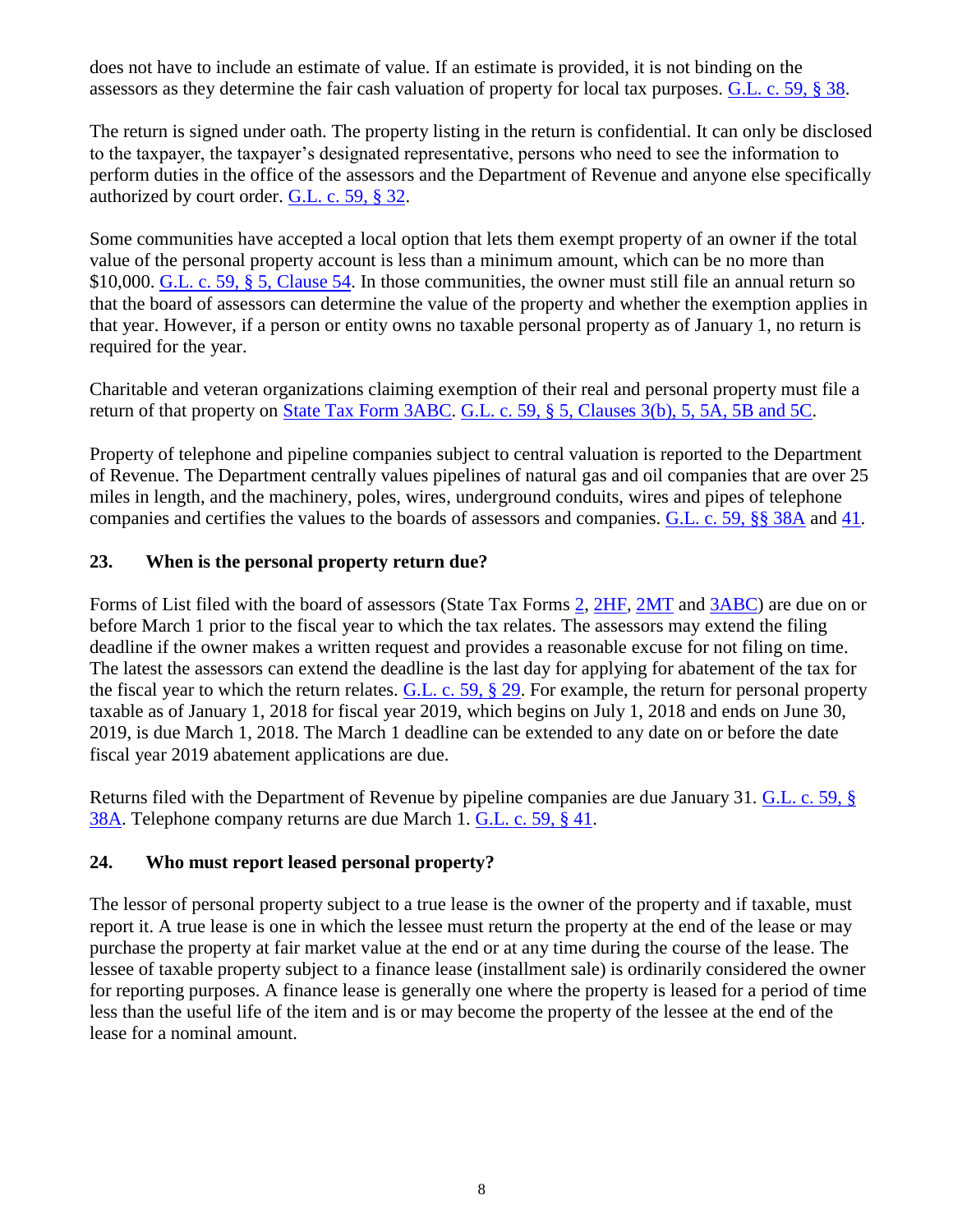#### **26. Is there a penalty for failure to file a personal property return, or filing a late return?**

Assessors must identify, value and assess all taxable personal property in the community even if owners fail to file returns or file returns late. If an owner of taxable personal property does not file a return for the fiscal year, the assessors must estimate the value of the owner's property based on their best information and belief and they cannot abate for overvaluation of the assessed property. [G.L. c. 59, §§](https://malegislature.gov/Laws/GeneralLaws/PartI/TitleIX/Chapter59/Section36)  [36,](https://malegislature.gov/Laws/GeneralLaws/PartI/TitleIX/Chapter59/Section36) [37,](https://malegislature.gov/Laws/GeneralLaws/PartI/TitleIX/Chapter59/Section37) [61](https://malegislature.gov/Laws/GeneralLaws/PartI/TitleIX/Chapter59/Section61) and [64.](https://malegislature.gov/Laws/GeneralLaws/PartI/TitleIX/Chapter59/Section64) However, if the owner files the form late, i.e., after its due date or after the date of any extension to file, the assessors, or the Appellate Tax Board if appealed, can abate, but only if the owner shows a reasonable excuse for the late filing or the tax assessed is more than 150% of the amount that would have been assessed had the return been filed on time. [G.L. c. 59, §§ 61](https://malegislature.gov/Laws/GeneralLaws/PartI/TitleIX/Chapter59/Section61) and [64.](https://malegislature.gov/Laws/GeneralLaws/PartI/TitleIX/Chapter59/Section64)

An individual who fails to file a return is still entitled to an abatement on personal property exempt from taxation as household furnishings and effects at their domiciles, tools of trade of a mechanic, farming utensils and wearing apparel. [G.L. c. 59, § 5, Clause 20.](https://malegislature.gov/Laws/GeneralLaws/PartI/TitleIX/Chapter59/Section5)

## **Abatement FAQ**

### **27. What procedures exist for contesting the assessed valuation or tax on personal property?**

For locally valued and assessed personal property, the taxpayer generally must apply for abatement with the local board of assessors within a relatively short period of time after the actual tax bill is issued. The actual tax bill is issued after the tax rate has been set for the fiscal year and will state the assessed valuation of the property, the tax rate and tax due for the year.

An abatement application is made on [State Tax Form 128](https://www.mass.gov/doc/real-and-personal-property-tax/download) which must be filed with the assessors by the due date of the first installment payment of the actual tax bill. [G.L. c. 59, § 59.](https://malegislature.gov/Laws/GeneralLaws/PartI/TitleIX/Chapter59/Section59) In a community issuing quarterly tax bills, the first installment of the actual bill is usually due February 1. In a community issuing semi-annual bills, the payment due date for the actual bill is usually 30 days after that bill is issued. The due date should be specifically stated on the front of the bill. An extended deadline applies for omitted and revised assessments. See [State Tax Form 128](https://www.mass.gov/doc/real-and-personal-property-tax/download) for a more detailed description of the abatement process.

The assessors have three months to act on the application by granting or denying the abatement. If they do not act on the application within three months of the date the application was filed, the application is deemed denied. If the taxpayer is still aggrieved by the assessors' action on the application, or the deemed denial, the taxpayer may appeal to the Appellate Tax Board (ATB). The appeal must be filed with the ATB within three months of the date the application was granted, denied or deemed denied. At least half the personal property tax must be paid for the ATB to act on the appeal. *See* [G.L. c. 59, § 64.](https://malegislature.gov/Laws/GeneralLaws/PartI/TitleIX/Chapter59/Section64)

## **Personal Property Audit FAQs**

### **28. How can the assessors verify that a property owner has reported its taxable personal property accurately and completely?**

Under [G.L. c. 59, § 31A,](https://malegislature.gov/Laws/GeneralLaws/PartI/TitleIX/Chapter59/Section31A) assessors may conduct a personal property audit. The assessors begin the audit by issuing a summons to the taxpayer for production of books, papers, records and other data. Any person or entity required to file a form of list is subject to an audit. The summons must be served in the same manner as summonses for witnesses in criminal cases issued on behalf of the Commonwealth. Documents and other data within the scope of a personal property audit might include fixed asset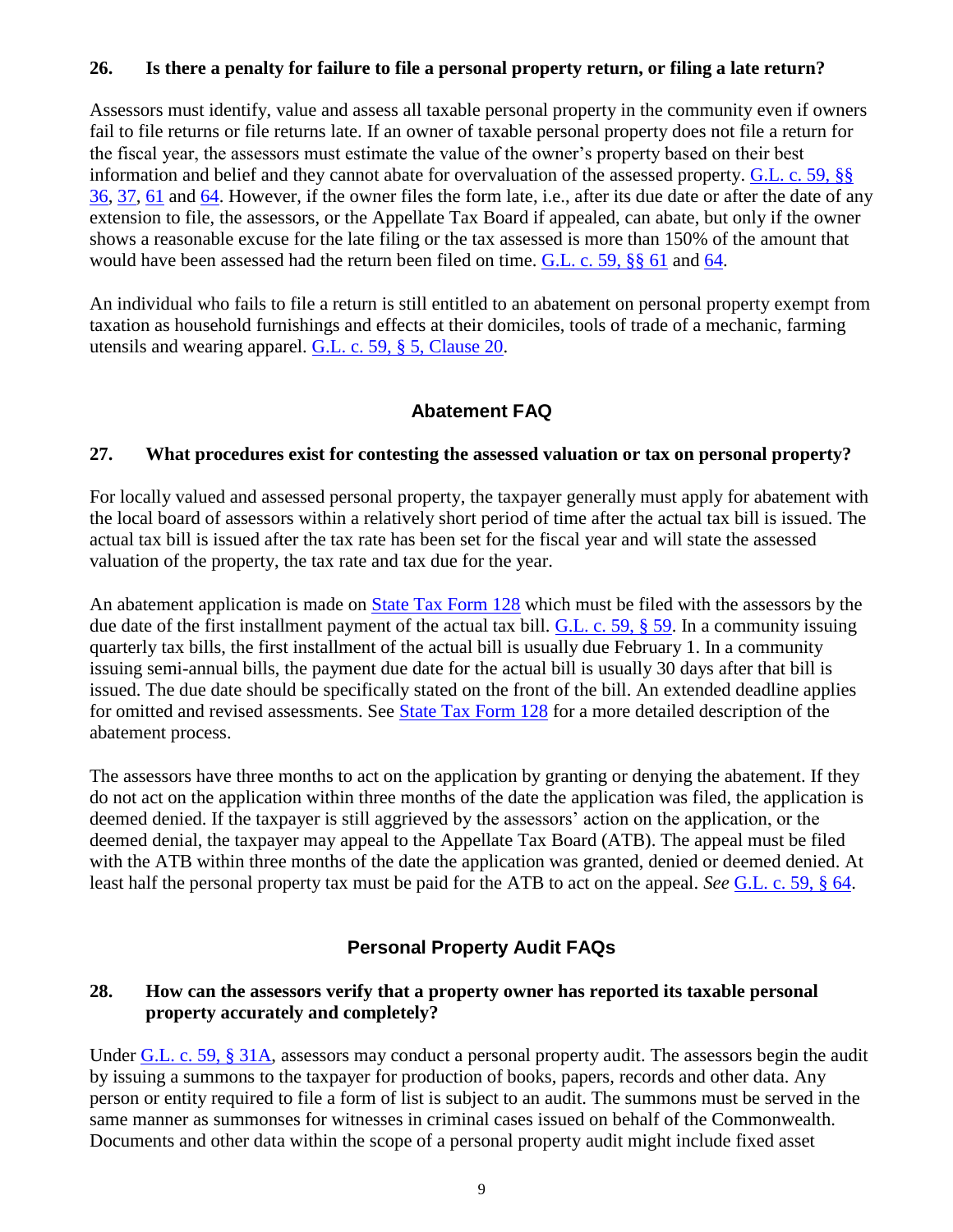listings, financial statements, federal tax returns, lease agreements for personal property at the business location, receipts for purchases of goods made during the audit period and inventory records.

## **29. How is a summons for a personal property audit served?**

A personal property audit summons may be served by mailing a copy to the taxpayer at the taxpayer's last known address. A summons may also be served by any officer authorized to serve process such as a constable by delivering a copy to the taxpayer at the taxpayer's residence or usual place of abode. If the summons is left for the taxpayer at the taxpayer's last known address, it must be left with a person of suitable age or discretion who lives there.

The assessors should retain some proof that service of the summons was made. Assessors may find it useful to send a mailed summons by certified mail so as to reflect its receipt by the taxpayer. Assessors should consult with municipal counsel to ensure that an audit summons is served in accordance with law.

## **30. What are possible reasons for conducting a personal property audit?**

Reasons to conduct a personal property audit include the non-filing of a form of list by a taxpayer which has filed in prior years; the filing of a form of list without required documentation; a filing reporting large increases and decreases in the value of personal property accounts; a new filing reporting old equipment; a review of personal property accounts with values over a particular threshold; and a review of personal property accounts of taxpayers in a particular line of business.

# **31. How far back can the request for books and records go?**

Assessors may request books and records from fiscal years for which the required form of list was filed or due to be filed, whichever is later, within the 3 previous years. The "look back" period is 3 years, measured from the later of the actual filing date or filing due date for the fiscal year in question. For example, forms of list for fiscal year 2020 were due March 1, 2019. If the taxpayer filed on February 15, 2019, the assessors would have until March 1, 2022 to conduct the audit. If the taxpayer was given an extension and filed on February 1, 2020, the assessors would have until February 1, 2023.

## **32. What is the procedure to follow if unreported or underreported personal property is identified during a personal property audit?**

If the assessors discover that the taxpayer owned taxable personal property for the fiscal year and failed to report it entirely, an omitted assessment can be made for the unreported personal property. If the assessors discover the taxpayer did not include all taxable personal property owned in the form of list returned for the year, a revised assessment can be made for the underreported personal property. In both instances, the omitted or revised assessments for a particular fiscal year must be made no later than 3 years and 6 months after the form of list for the fiscal year was filed or due to be filed, whichever is later. [G.L. c. 59, §§ 75](https://malegislature.gov/Laws/GeneralLaws/PartI/TitleIX/Chapter59/Section75) and [76.](https://malegislature.gov/Laws/GeneralLaws/PartI/TitleIX/Chapter59/Section76)

# **Personal Property Tax Collection FAQs**

## **33. What remedies may be used to collect delinquent personal property taxes?**

Local tax collectors must enforce the personal liability of the assessed owner in order to collect delinquent personal property taxes. The reason is that a municipality or district does not have a lien on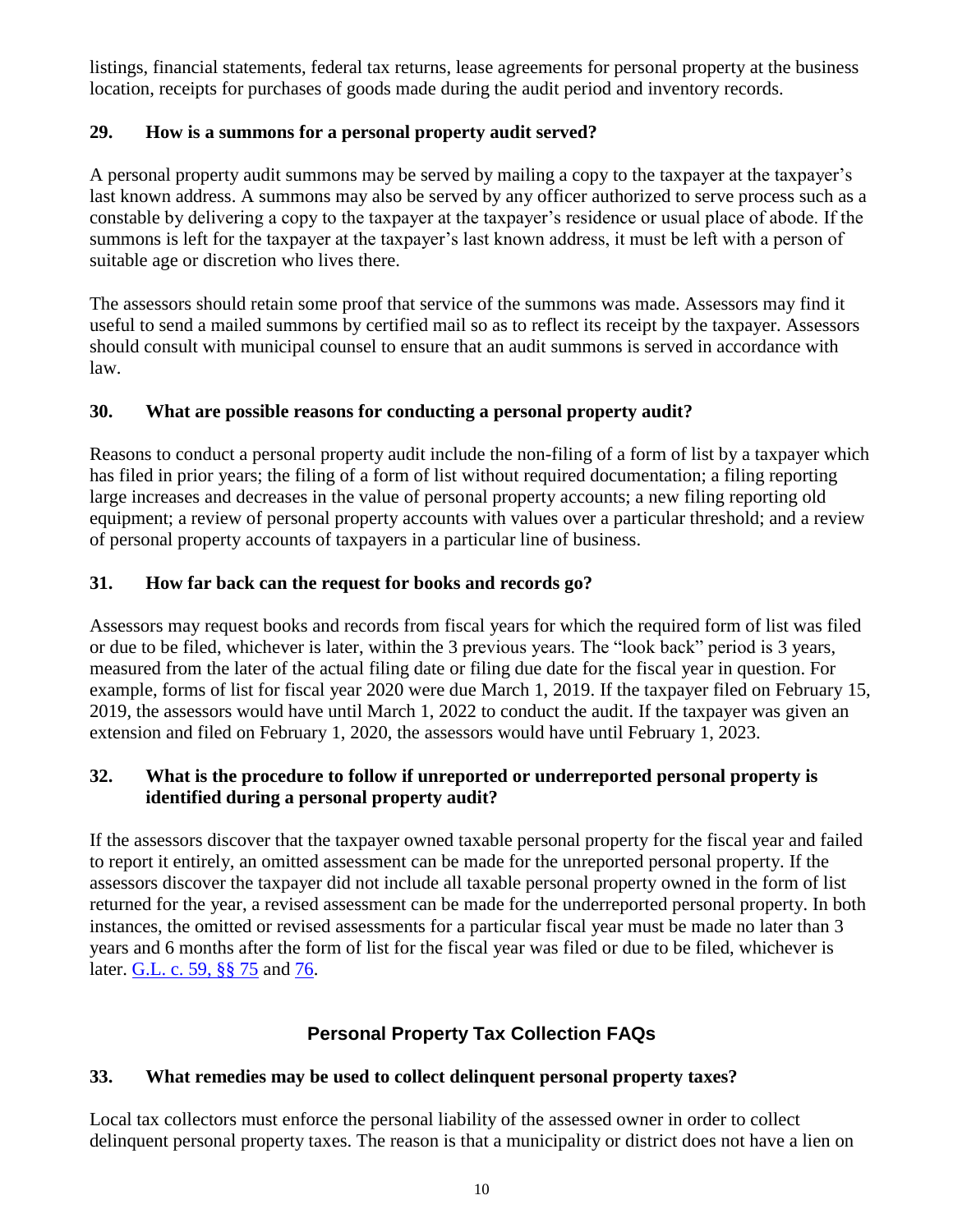taxable personal property to secure the payment of the assessed tax. This means that a personal property item that is taxed, *e.g.,* a valuable work of art, cannot be taken and sold to satisfy the tax obligation. Collectors have several remedies available to collect from the assessed owner. The most commonly used are (1) civil suit, (2) set-off and (3) license and permit denial, revocation, suspension or non-renewal. Collectors are not limited to using just one of these available remedies. They may use any or all remedies available under state law in order to collect taxes owed the municipality or district.

## **34. When can a municipality sue to collect delinquent personal property taxes?**

The collector may file a civil suit against the assessed owner within six years of the due date of the personal property tax. [G.L. c. 60, § 35.](https://malegislature.gov/Laws/GeneralLaws/PartI/TitleIX/Chapter60/Section35) As a result of changes made by the 2016 Municipal Modernization Act, the collector may bring all such actions in the Small Claims Session of the District Court. Ordinarily, there is a \$7,000 limit on the value of claims that may be litigated in a Small Claims Session. [G.L. c. 218, § 21.](https://malegislature.gov/Laws/GeneralLaws/PartIII/TitleI/Chapter218/Section21) However, tax collection suits can now be brought in this session regardless of the amount of the tax owed. The small claims procedure is designed for individuals not represented by counsel and is a fast-tracked, practical, and inexpensive process to resolve a tax delinquency. Tax collectors who obtain a judgment for a tax deficiency may then be able to collect on the judgment by levying against the delinquent taxpayer's assets.

## **35. When can a municipality withhold money it owes to a taxpayer to apply to unpaid personal property taxes?**

Under [G.L. c. 60, § 93,](https://malegislature.gov/Laws/GeneralLaws/PartI/TitleIX/Chapter60/Section93) money owed by a municipality to a delinguent taxpayer may be withheld in order to set off the tax delinquency. The municipal treasurer may set-off monies owed to the taxpayer on his or her own initiative and must do so upon the tax collector's request. There is no time limit or statute of limitation on the use of set-off as a collection remedy. *[Decota v. Stoughton](http://masscases.com/cases/app/23/23massappct618.html)*, 23 Mass. App. 618 (1987). This remedy might be used, for example, where the taxpayer is owed an abatement refund or payment for goods or services provided to the city or town under a contract.

### **36. When can a municipality use license or permit denial, revocation, suspension or nonrenewal to collect delinquent personal property taxes?**

Under [G.L. c. 40, § 57,](https://malegislature.gov/Laws/GeneralLaws/PartI/TitleVII/Chapter40/Section57) a municipality may deny, revoke, suspend or not renew certain local licenses and permits to applicants who are delinquent in payment of their local taxes or charges. In order to use this collection remedy, however, the municipality must accept G.L. c. 40,  $\S$  57 and adopt an implementation by-law or ordinance. Acceptance is by vote of the legislative body subject to charter. [G.L. c. 4, § 4.](https://malegislature.gov/Laws/GeneralLaws/PartI/TitleI/Chapter4/Section4) Tax collectors then provide their licensing and permitting boards and departments annually, or on the more frequent period established in the implementation by-law or ordinance, with the names of delinquent taxpayers. A taxpayer has a right to a hearing with the licensing or permitting authority and opportunity to enter into a payment agreement in order to obtain the license or permit.

### **37. What does the collector do when personal property taxes cannot be collected after diligent collection efforts?**

The collector cannot on his or her own authority write-off a tax committed for collection. Uncollectible personal property receivables are cleared from the books by the assessors abating the tax, with the abated tax charged to the overlay. Therefore, if after diligent collection efforts, the tax collector finds that a personal property tax is uncollectible, the collector can follow one of two procedures to have the assessors abate the tax. The abatement procedure followed depends on the reason the taxes are uncollectible.